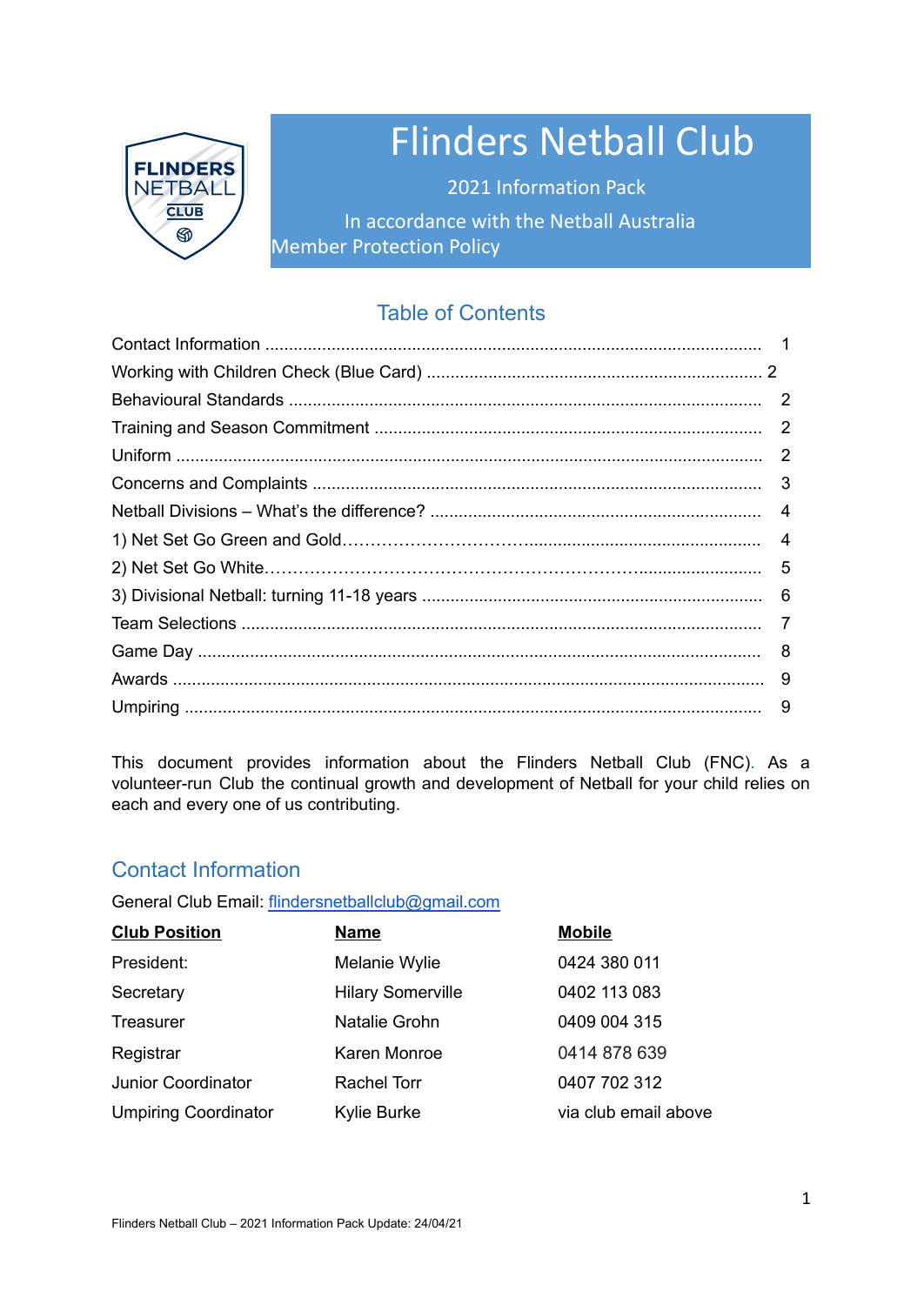# Working with Children – QLD Blue Card Check

All coaches, managers and committee members must hold current "Blue Cards''. This information is collated and validated annually. Please contact Jill Fitzgerald (Flinders Club Sport Administration Assistant), in the Sports Centre Office 5477 2916 or [jgfitzgerald@mfac.edu.au](mailto:jgfitzgerald@mfac.edu.au) before the team nominations to SCNA.

# Behavioural Standards

Parents and spectators are reminded that children play sports for their enjoyment, not yours. It is expected that all players, spectators and their associates conduct themselves appropriately while attending all Netball events, training and games.

On registering with the FNC, players and parents agree to the 'Codes of Behaviour', which are in accordance with Matthew Flinders Anglican College P & F Association.

# Training and Season Commitment

Netball is a team sport and each member of the team plays a vital role.

By signing up as a member of the FNC you are making a season-long commitment. As a player you are required to attend all training sessions and games.

If you are not able to attend games or training for any reason, this must be communicated, as early as possible to your team coach and/or team manager.

Coaches have the option of placing any player on the bench who has not attended the previous weeks' training, for the first quarter of that players' next available game, or should that be unworkable, another quarter at the coach's discretion.

Parents/guardians – by authorising and agreeing to your child's membership and participation you have also made a season-long commitment to a team.

# Uniform

The Club uniform is to be worn to all games when competing as part of or representing Flinders Netball Club.

The registered uniform consists of:

- Flinders Club A-line dress
- Flinders branded bike pants

Optional piece:

● Flinders branded crop top (Bra straps are not to be visible under uniform)

All items are purchased through the School Uniform Shop at [uniform@mfac.edu.au](http://uniform@mfac.edu.au) or Ph: 07 5477 2969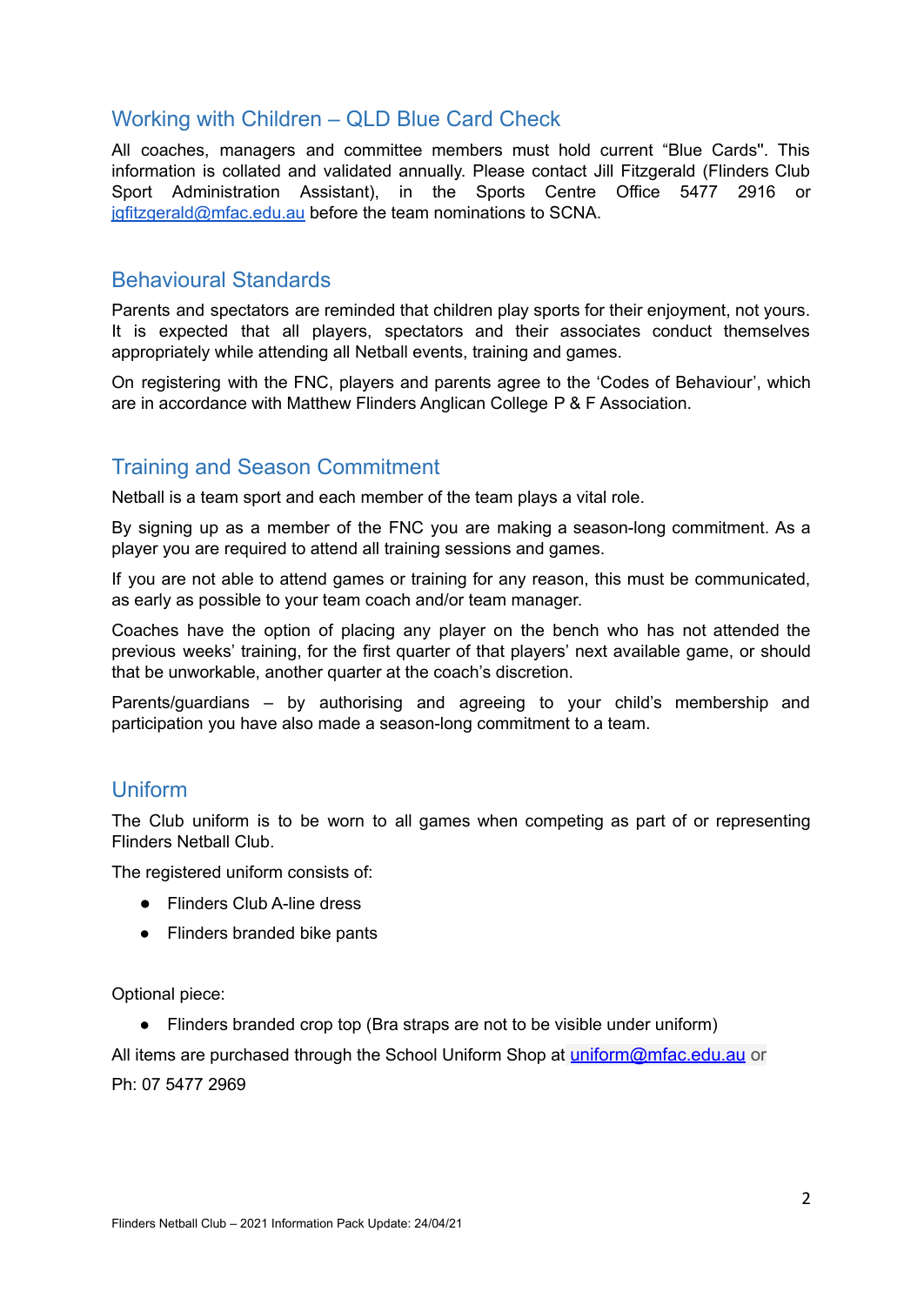# Concerns and Complaints

Communicate any concerns as soon as they arise and take the appropriate action, as outlined below, as soon as possible. But remember, please be respectful, polite and courteous.

The correct communication pathways are:

## a) Player or Parent Concern

- Discuss with Team Manager or Coach
- Have initial discussion confidentially, at a mutually agreeable time and place not during training or game
- If the concern is still not resolved, contact FNC President

## b) Concern regarding FNC Management

- Raise at club meeting
- If no meeting is planned in the short term, contact a committee member
- If a major concern, complaints should be put in writing to the Club. [flindersnetballclub@gmail.com](mailto:flindersnetballclub@gmail.com)

#### c) Complaints regarding SCNA incidents or issues

- If during game and immediate safety or wellbeing of players or spectators is compromised, go directly to SCNA
- All other complaints must be in writing and provided to the FNC President who will lodge with SCNA. A timeframe of 24 hours applies.
- Any issues presented to SCNA of an intra-team or Club nature, will be immediately referred back to the FNC Management Committee.
- SCNA has quidelines but no formal requirements for clubs regarding team formation or management.

## d) Formal Complaints

- All other complaints (including team placement or coach concerns) should be made directly to the FNC President
- Must be put in writing, concise and factual. [flindersnetballclub@gmail.com](mailto:flindersnetballclub@gmail.com)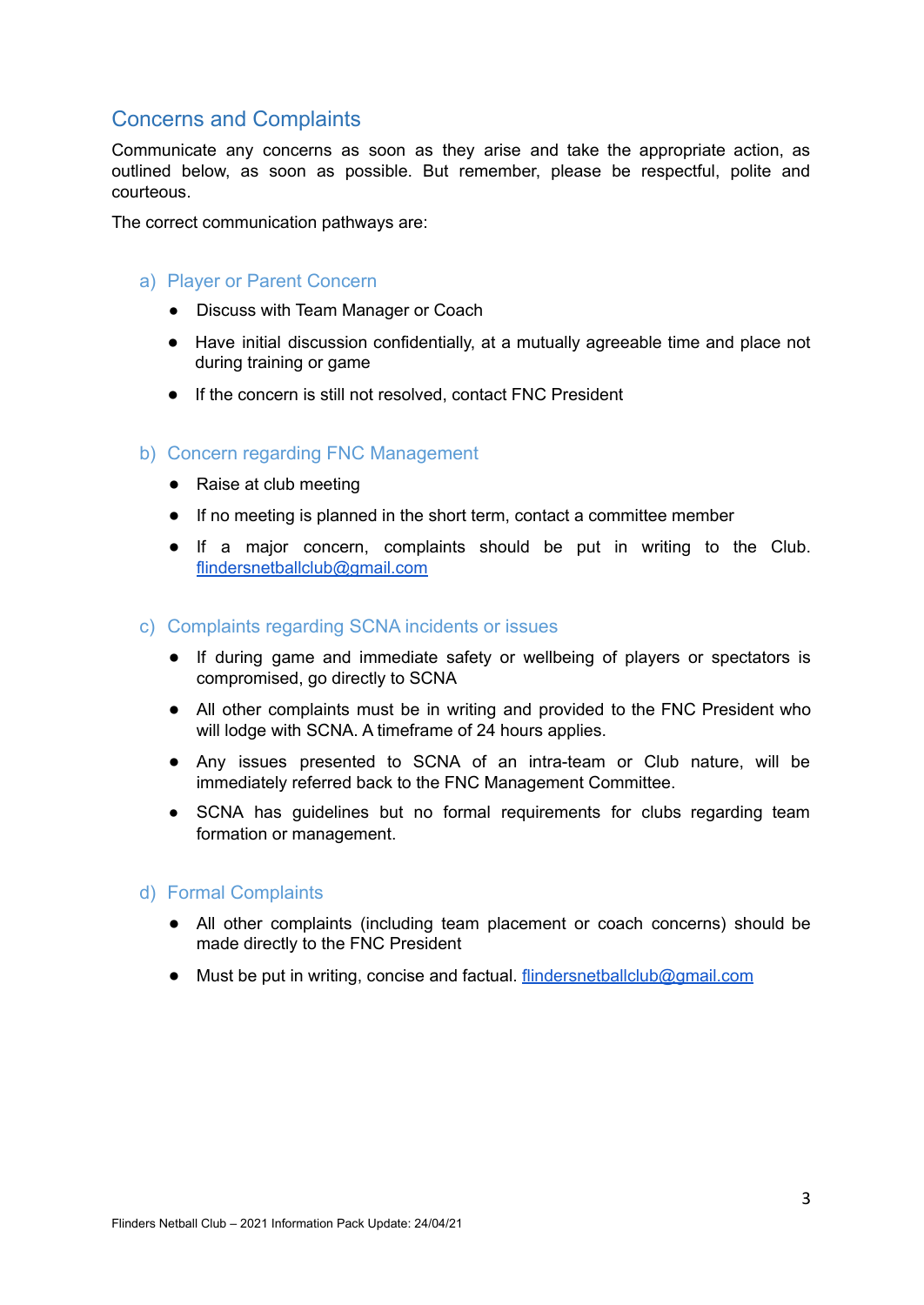# Netball Divisions – What's the difference

The Saturday competition at SCNA provides three levels of competition:

1) Net Set Go Green and Gold: Turning 7-10 years (equivalent to Yr. 2-4)

Net Set Go is non-competitive and is a modified form of netball.

Programs aim to:

- Allow players to have fun with their friends
- Experience excitement and enjoyment
- Experience challenge, achievement and personal responsibility
- To use and improve their skills

This is achieved through:

- warm-up activities
- skill teaching through skill drills and games
- matches (as provided by SCNA NetSetGo competition)
- Appropriately trained officials coaches & umpires and/or from those volunteers who are not officially qualified but are contributing valuable knowledge to the players.
- No scores are kept for any game and there are no finals rounds or overall "winning team" for the season – they are all winners for competing & improving.
- Players must be turning 7 years of age in the year they commence Net Set Go.
- Players are usually placed in year &/or friendship group teams with consideration also given to skill levels should the number of players involved warrant it.

#### Net Set Go Green:

- Entry Level for netball
- Generally, players aged 7-8 years
- Focus on positive reinforcement, teaching new skills and reinforcing the basic skills required in the game of netball
- Coaches and / or managers may be required to umpire their own teams.
- Players experience all positions on the court during the season, rotating through attack, centre & defence thirds.
- Records of player rotations are kept by coach to ensure that each player not only plays through all positions, but receives equitable game time.
- Players may play in more than one position during the game (e.g. GK & GD). If required to play more than one position, where possible they will remain in the same area i.e. Attack, Mid Court, Defence.
- Specialisation of positions DOES NOT TAKE PLACE.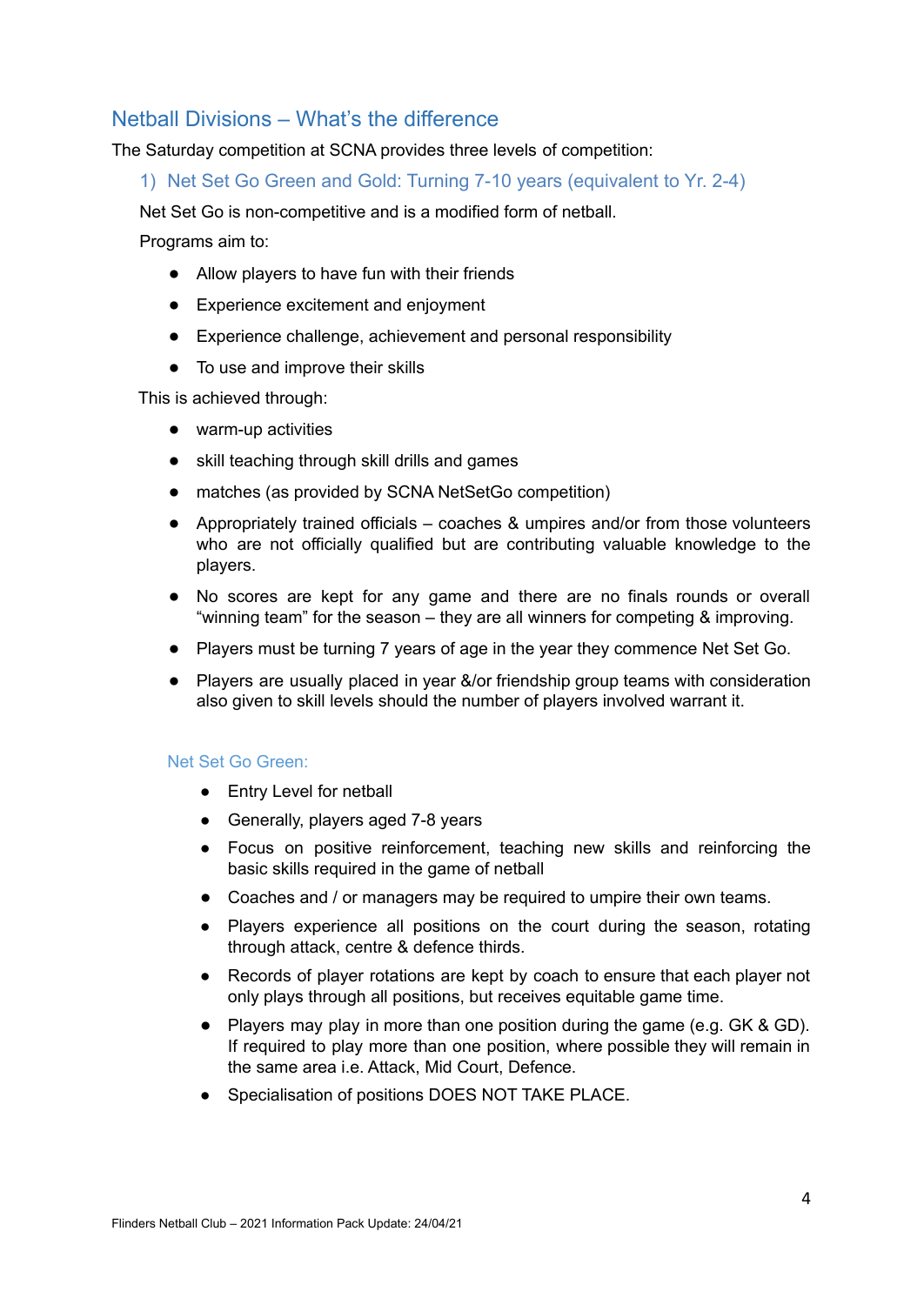#### Net Set Go Gold:

- Players generally progress to this level after one year in Net Set Go Green
- They have improved skills and understanding of the game.
- Half way through the season Net Set Go Gold may progress to the full rules of netball with umpires participating in the SCNA umpire training program.
- This program allows players to experience playing the full game of netball while still in a non-competitive situation as well as providing valuable umpiring experience for new umpires.
- Players experience all positions on the court during the season, rotating through attack, centre & defence thirds.
- Records of player rotations are kept by the coach to ensure that each player not only plays through all positions, but receives equitable game time.
- Players may play in more than one position during the game (e.g. GK & GD). If required to play more than one position, where possible they will remain in the same area i.e. Attack, Mid Court, Defence.
- Specialisation of positions DOES NOT TAKE PLACE

## 2) Net Set Go White: 10 Years and Under

- Players generally progress to this level in their third season of netball.
- They have improved skills and understanding of the game.
- Full Rules apply with paid umpires.
- This program allows players to experience playing the full game of netball while still in a non-competitive situation as well as providing valuable umpiring experience for new umpires.
- Players experience all positions on the court during the season, rotating through attack, centre & defence thirds.
- Records of player rotations are kept by the coach to ensure that each player not only plays through all positions, but receives equitable game time.
- Players may play in more than one position during the game (e.g. GK & GD). If required to play more than one position, where possible they will remain in the same area i.e. Attack, Mid Court, Defence.
- Specialisation of positions is strongly discouraged at this stage.

#### Important Points to Note:

• In response to the lowering of Net Set Go age from 8 to 7 years, girls or boys turning 7-10 years are offered the opportunity to participate in Net Set Go programs without the pressure of full competition as per the Children in Sport recommendations from the Australian Sports Commission. Players may or may not have completed any time in earlier Net Set Go programs and this provides an introduction to the sport of netball. Boys are able to participate in the outdoor netball competitions up to the age of 12 years in a mixed team.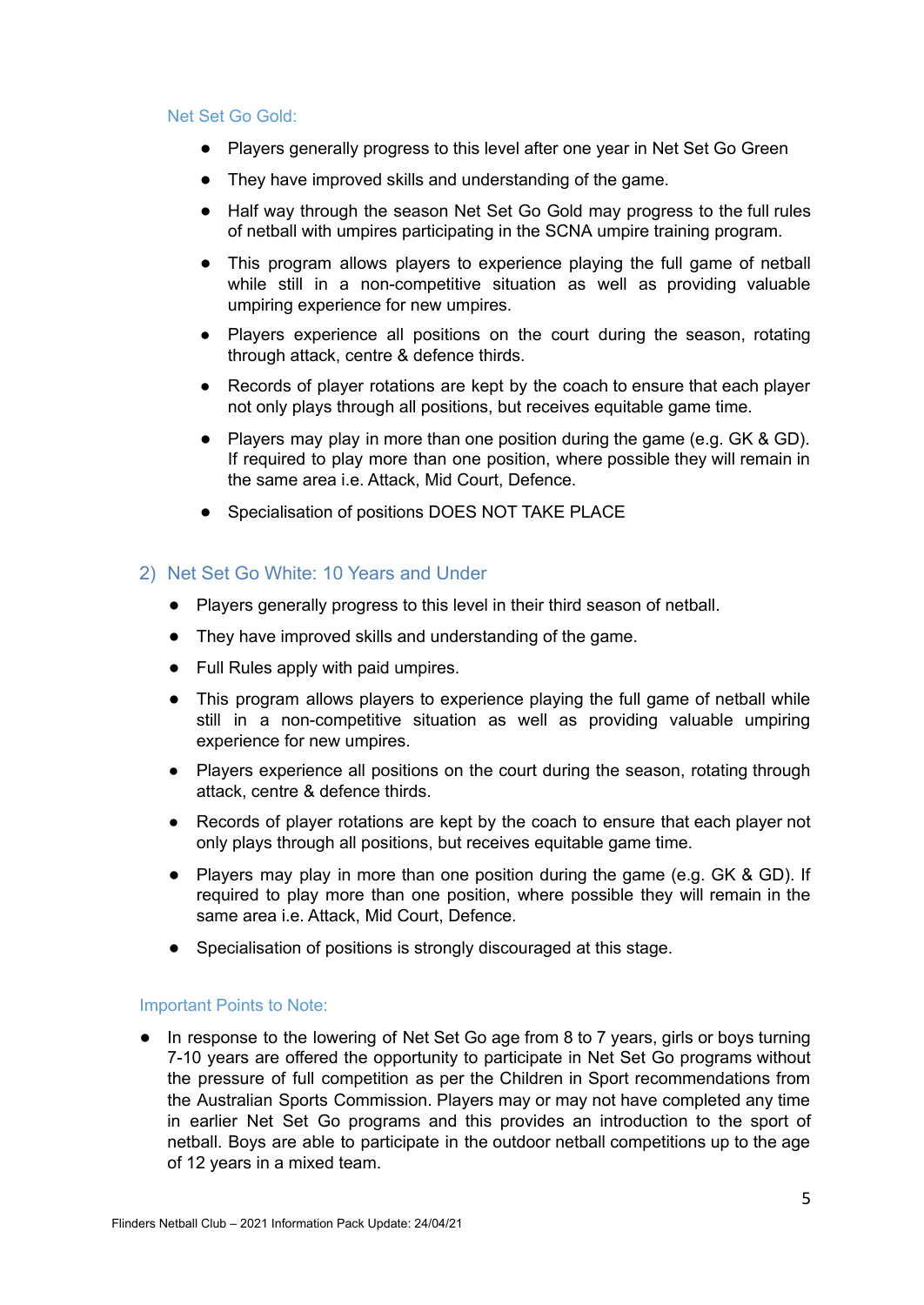- Score sheets are provided so all players learn the sign-on process. Scores may be kept of the game however no official scores are recorded on the SCNA database or website. No finals are conducted and SCNA provides an end-of-season round robin competition and breakup for all teams.
- The relative stages of physical development of players will determine how quickly their netball skills advance. All players should be playing across the court in all positions during the season as there is no pressure on teams to win. Individual and team development is of prime consideration at this level of netball.

# 3) Divisional Netball: turning 11-18 years

- Netball is played under the official IFNA Netball / Netball Australia rules, in combination with relevant SCNA by-laws.
- The Official Rules can be downloaded from the Netball Queensland website or are available for purchase & SCNA by-laws can be viewed on the SCNA website. [sunshinecoast.qld.netball.com.au](http://www.sunshinecoast.qld.netball.com.au/)
- Full rules, Netball is competitive with teams playing in skill appropriate Divisions at SCNA.
- If successful, teams progress through the fixture season to semi, preliminary & grand finals.
- As players progress from lower to higher Divisions there is a tendency for some positional specialisation. As a consequence, there may be some player movements between teams.
- Players are encouraged to routinely play in at least two or three positions on court, however each player must be prepared to play in any position if requested by their coach.
- All players should receive equitable game time over the fixture round season prior to the final series and records will be kept.
- During the Finals rounds, each player may not receive equal court time. The Coach ensures that each player receives at least some court time in the lead up to the Grand Final.
- Grand Finals require even greater flexibility from players, as there are many factors involved to determine the best team combinations on that day. The Coach has the final say.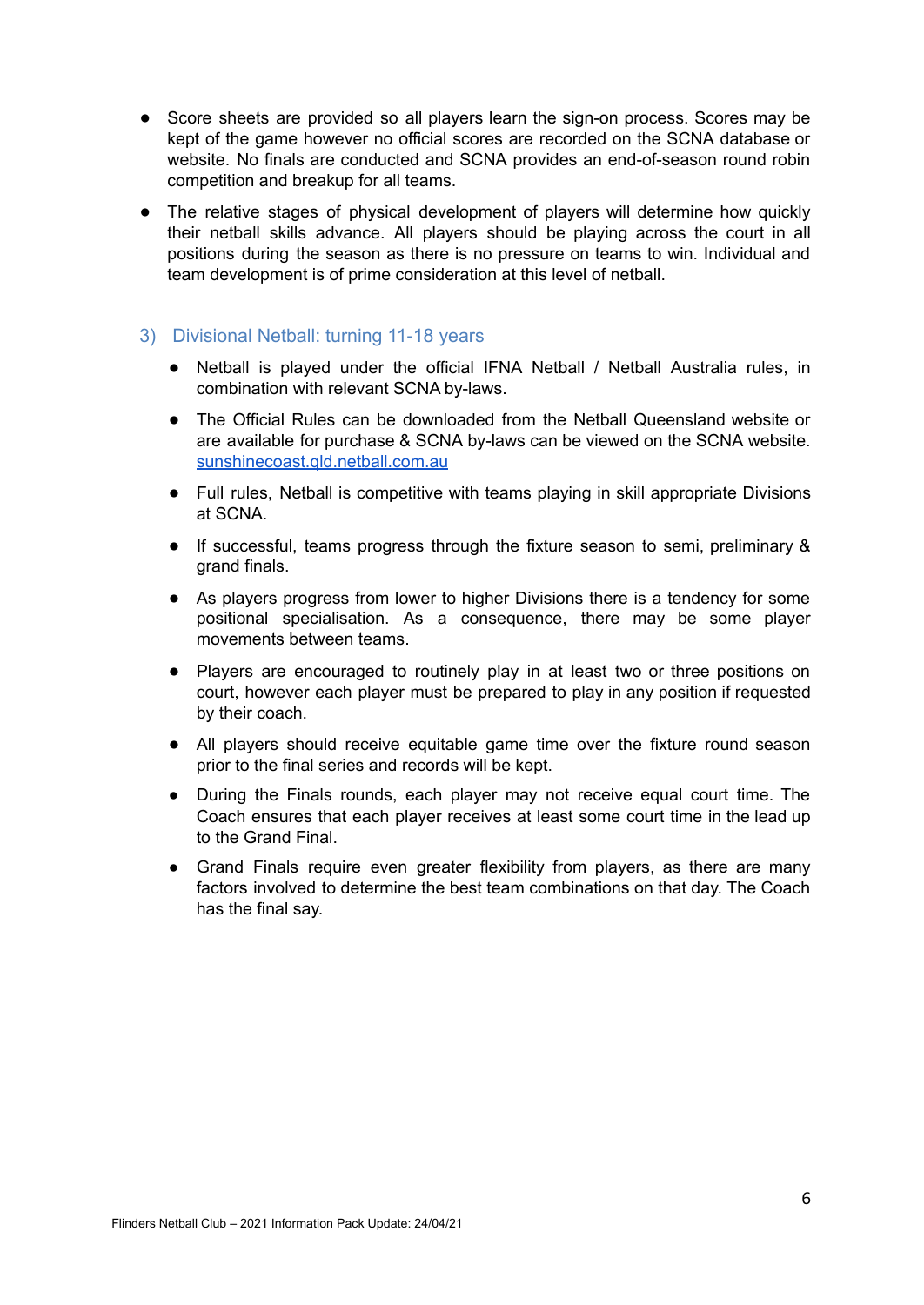# Team Selections

Teams require a minimum of 7 players. The ideal team number is 9 players for all levels of competition. This allows sufficient game time, rotational play, allowances for injury and absences during the season. Exceptional circumstances may dictate higher team numbers.

# Groups:

# Net Set Go Green and Gold Team Formation:

• Friendship groups are given high consideration as players initially have few netball skills and are commencing their netball journey.

## Net Set Go White Team Formation:

- Year level and friendship groups considered
- Some consideration given to prior Net Set Go experience & demonstrated skill levels

# Divisional Team Formation: (Turning 11-18 years)

- Year Level, age and social considerations
- Comparable skill level as determined by the selection committee
- Team positional structure/formation
- Team differential for SCNA grading

## Higher Divisions I.e. Top Three Teams

- Comparable skill level as determined by the selection committee
- Team positional structure/formation
- Team differential for SCNA grading

## Team Selection Process:

- Registration forms are received and sorted by the Registrar and Selection Panel.
- Where possible, players are placed in appropriate teams according to age and year level.
- Where team selection is required, players will participate in trials.
- Those players wishing to trial for the Higher Divisions must nominate. Any player (in Year 8 or above) eligible to play in Divisional Netball is eligible to trial.
- Selection trials will be undertaken on one day, or as required by the selection panel.
- Players will be played in their 2 preferred positions & elsewhere at selector's discretion.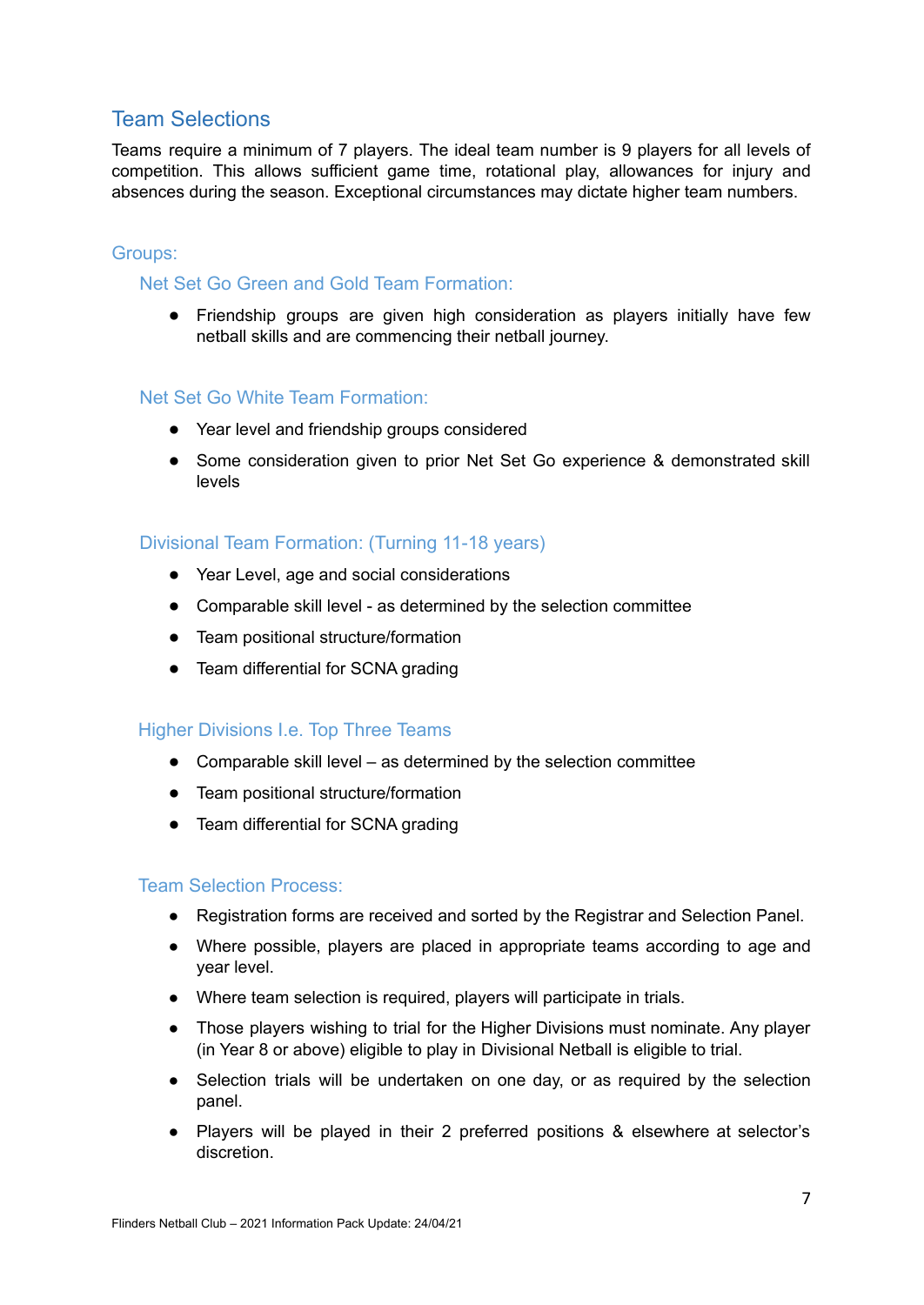- Amount of court time received at these selection trials is not to be perceived as an indication of where the final team placement will occur.
- FNC will endeavour to include an independent selector, along with other delegates nominated by the Club Management Committee, to the selection committee.
- Players are required to participate in selection trial dates to ensure appropriate grading.
- Information regarding players unable to attend team selection days due to exceptional circumstances must be provided in writing to the Club prior to selection days. These players may be considered for team placement at the discretion of the Selection Committee. Injured players wishing to be considered but who are unable to take the court are expected to provide relevant information and to attend selection days.

# Teams Announced.

- In the first few weeks immediately after the announcement of teams, and prior to the official start of competition, players may be required to move to another team within the Club.
- A coach can recommend, with supporting evidence, that a player be moved if their skill level is dramatically mismatched with their team.
- These issues will be discussed as soon as possible; in order to meet final team lodgements dates as advised by SCNA.

# Game Day

- Players and team officials are expected to be in attendance a minimum of 30 minutes prior to game time to allow sufficient preparation and must be dressed in correct FNC uniform
- Pre-Game: Team warm up with Coach/Manager.
- During the Game: Coach to make use of manager or other 'selected' parents to assist with passing information to individual players regarding their game during the short  $1/4$  and  $1/2$  time breaks.
- Only Coaches, Managers & Players are allowed in the Coaches Box during the game.
- Post-Game: Elbow bumps with your opposition and give 3 cheers to the other team and to the umpires as soon as the final whistle has gone.
- Coach will give a short team debrief immediately after the game, provide any other instructions and distribute SCNA Player of the Day vouchers if provided.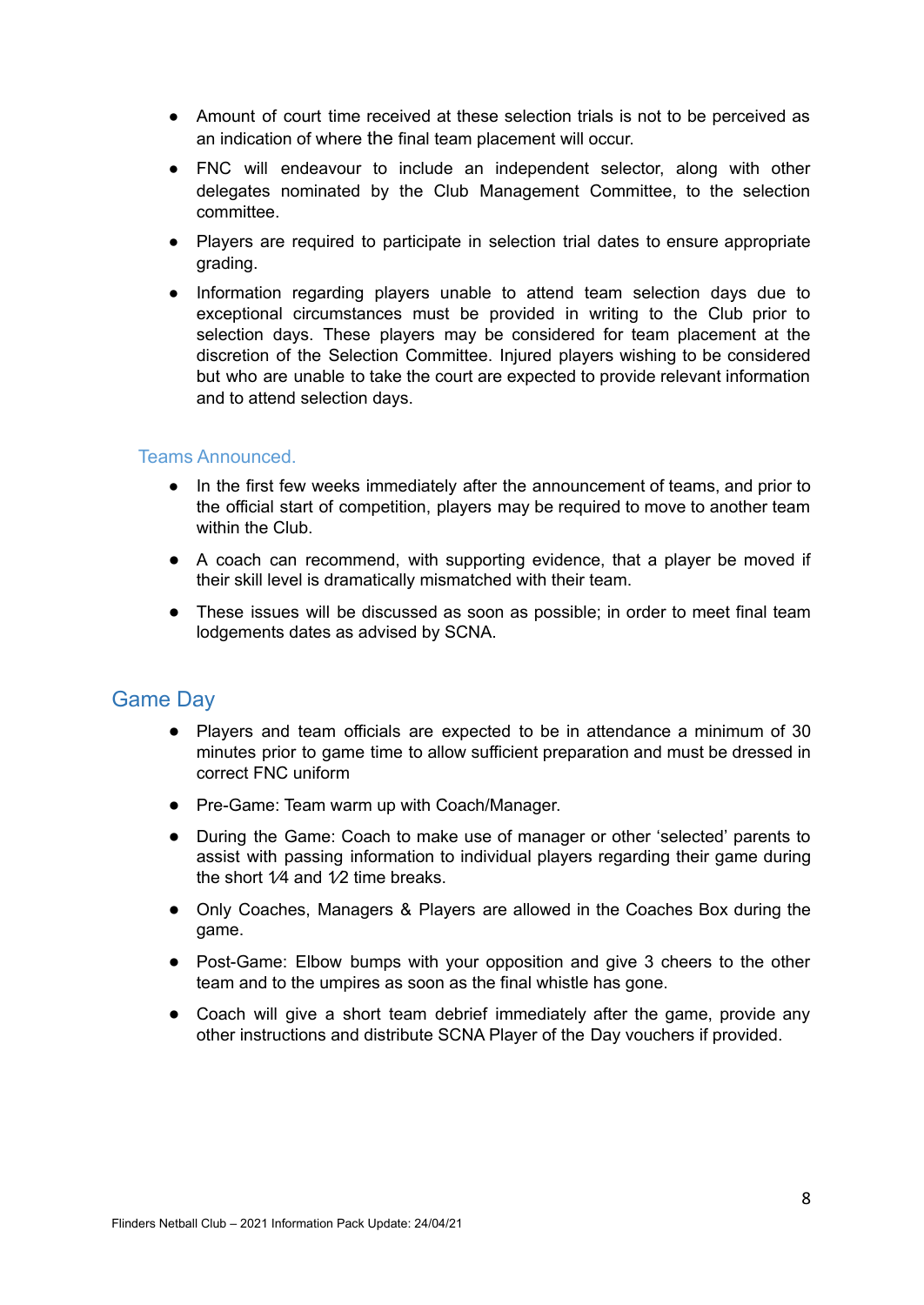# Awards

## SCNA Awards:

#### a) Lin Corbett Awards:

This award is given to a player in each SCNA division who, throughout the season, receives the highest number of points, as awarded by the umpires during fixture round games, as a "Best and Fairest" player on court. Season 2021 will see a review of this award and process.

## b) Weekly Awards

SCNA provides vouchers through various sponsors for "Player of the Day". The coach and manager determine how awards will be decided.

#### Club Awards:

- 1. Weekly Awards
	- a) Player of the Round
	- b) Club Umpire of the Week
- 2. End of each season for each team are:

## a) Most Valuable Player

This is a player who puts a lot of effort not only into their own game, but also is focussed on the team as a whole. Consideration is given to their contribution to each game through their skills, ability to provide positive encouragement to the team, 'no matter what' and support of fellow players.

## b) Coaches Award

This award goes to the player who has assisted the team as required. They MAY NOT be the most skilled player on the team, but attendance at training, presentation of themselves/uniform and conduct on & around the netball court will have contributed to the nomination for this award.